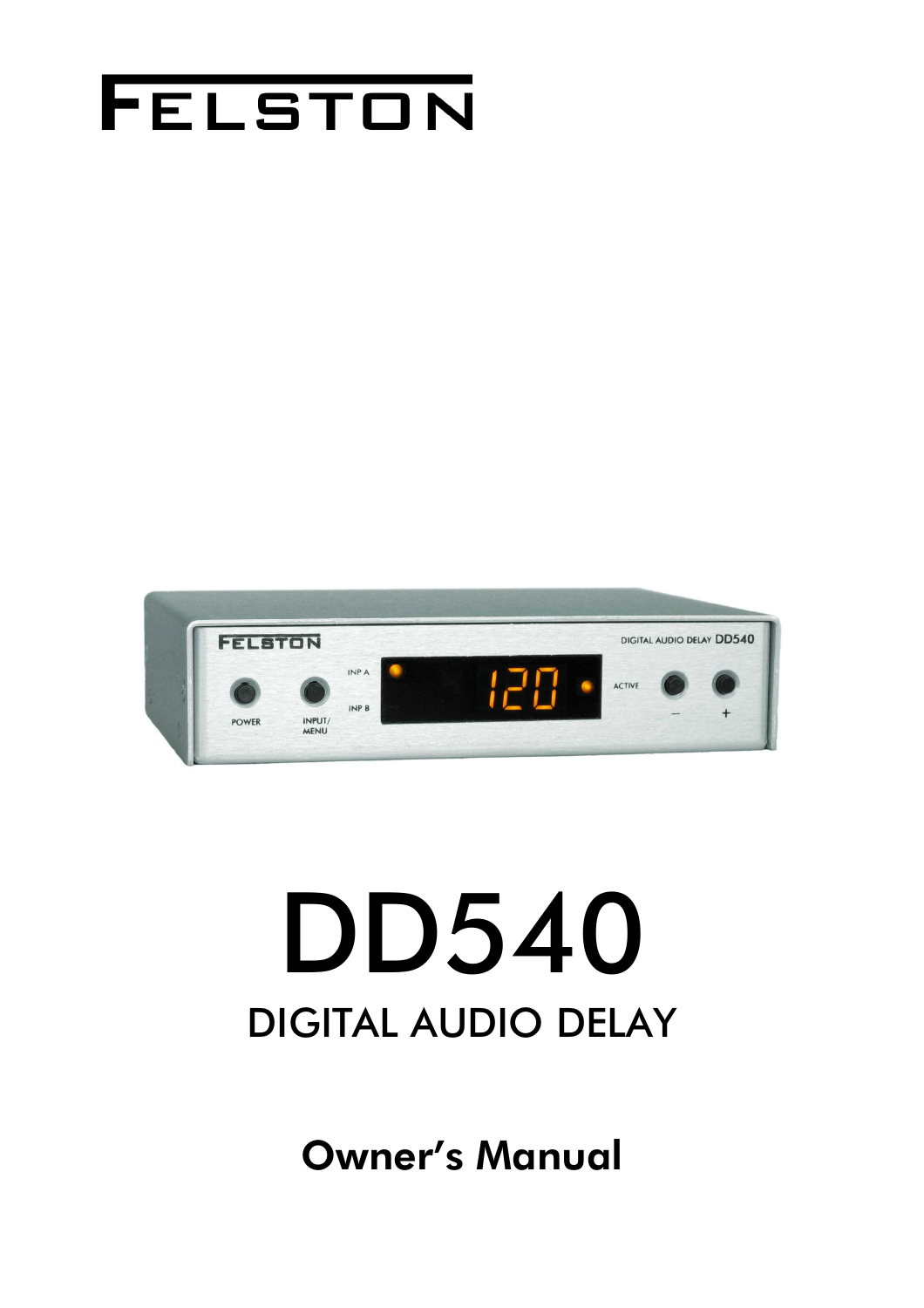### IMPORTANT INFORMATION

#### PLEASE READ THIS BEFORE OPERATING THE UNIT

- 1. To ensure the best performance, read this manual carefully. Keep it in a safe place for future reference.
- 2. Install this unit in a well-ventilated, cool, dry, clean place. There should be a space of at least 4" (10cm) above, behind and to the sides of the unit. Lack of ventilation can cause the unit to malfunction.
- 3. Do not place anything on top of this unit, such as other components, as they could damage the finish of the unit. In addition, objects placed on top of the unit could obstruct the heat dissipation, causing the unit to malfunction.
- 4. Do not expose the unit to sudden temperature changes from cold to hot. Do not locate the unit in a environment with high humidity (e.g. a room with a humidifier), as this can cause condensation inside the unit which may cause an electrical shock, fire, damage to the unit and/or personal injury.
- 5. Do not plug this unit into a wall socket until all the connections are completed.
- 6. When disconnecting the power lead from the wall socket, hold the plug. Do not pull on the power lead.
- 7. Do not use force on any of the buttons or the cables attached to the unit.
- 8. Do not clean this unit with chemical solvents, as this can damage the unit's finish. Use only a clean, dry cloth.
- 9. Only use the power adaptor supplied with this unit. Using another power supply is dangerous and may cause fire and/or damage to the unit, and/or personal injury. The manufacturer of the unit will not be held responsible for any damage or injury caused in this way.
- 10. Only use in a wall socket providing the AC voltage specified. Using an AC voltage outside the specified range is dangerous and may cause fire and/or damage to the unit, and/or personal injury. The manufacturer of the unit will not be held responsible for any damage or injury caused in this way.
- 11. To prevent damage by lightning, disconnect the power lead from the wall socket during an electrical storm.
- 12. Take care not to drop any liquid or foreign objects into the unit.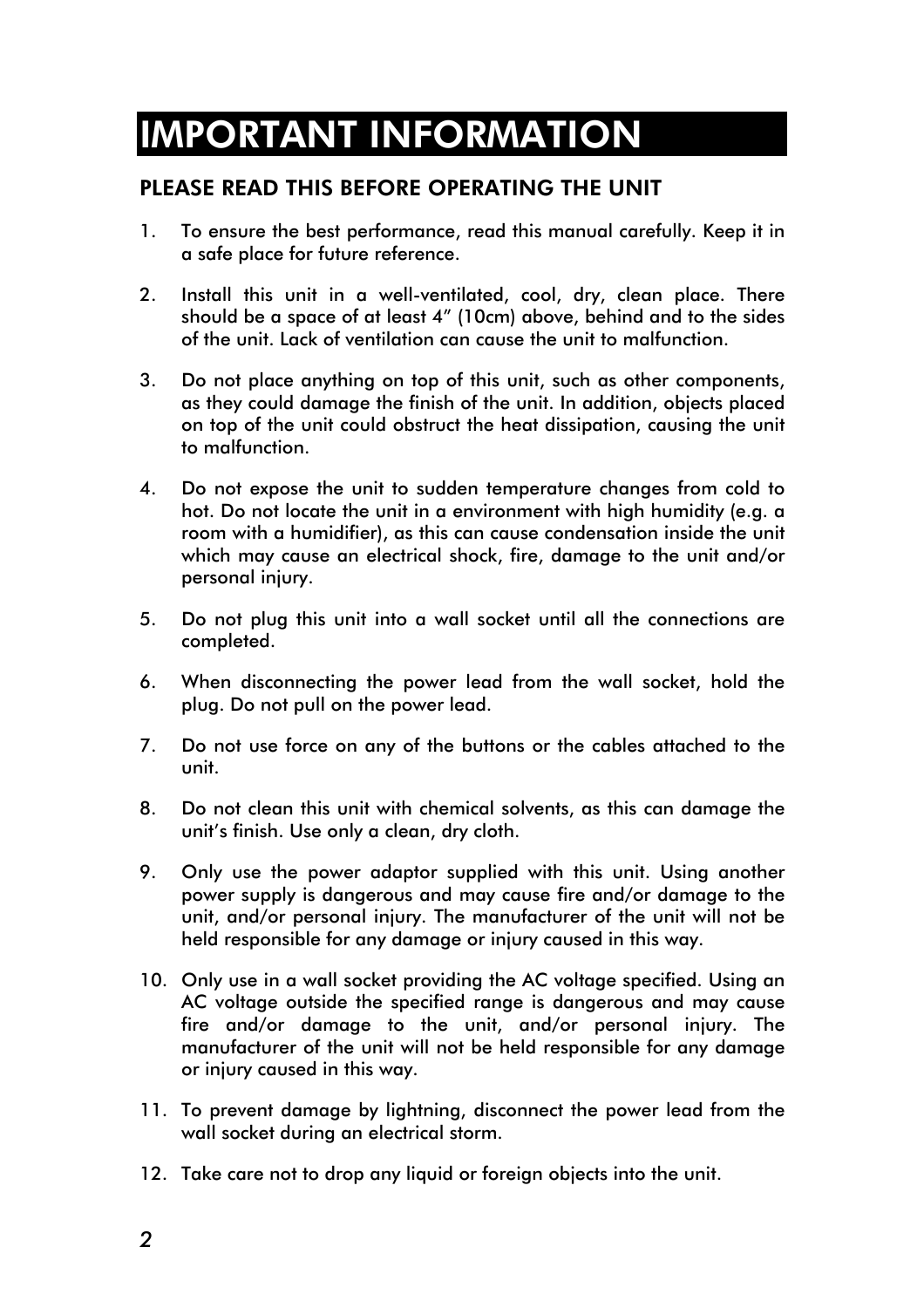- 13. Do not open the unit, the power adaptor, or try to modify them in any way. There are no user-serviceable parts inside the unit or power supply. Opening the unit or power supply, or carrying out any modifications will invalidate your warranty, as well as being potentially dangerous. Always contact your supplier or the manufacturer for service requirements.
- 14. When you are not using the unit for a long period of time, disconnect the power adaptor from the wall socket.
- 15. Should a problem occur, please read the *Troubleshooting* section covering common operating errors before deciding the unit is faulty.

This equipment has been tested and found to comply with the limits for a Class B digital device, pursuant to part 15 of the FCC Rules. These limits are designed to provide reasonable protection against harmful interference in a residential installation.

This equipment generates, uses and can radiate radio frequency energy and, if not installed and used in accordance with the instructions, may cause harmful interference to radio communications. However, there is no guarantee that interference will not occur in a particular installation.

If this equipment does cause harmful interference to radio or television reception, which can be determined by turning the equipment off and on, the user is encouraged to try to correct the interference by one or more of the following measures:

- Reorient or relocate the receiving antenna
- Increase the separation between the equipment and AV amplifier
- Connect the equipment to an outlet on a circuit different from that to which the AV amplifier is connected
- Consult the dealer or an experienced radio/TV technician for help

This unit is in conformity with the EMC directive and low-voltage directive.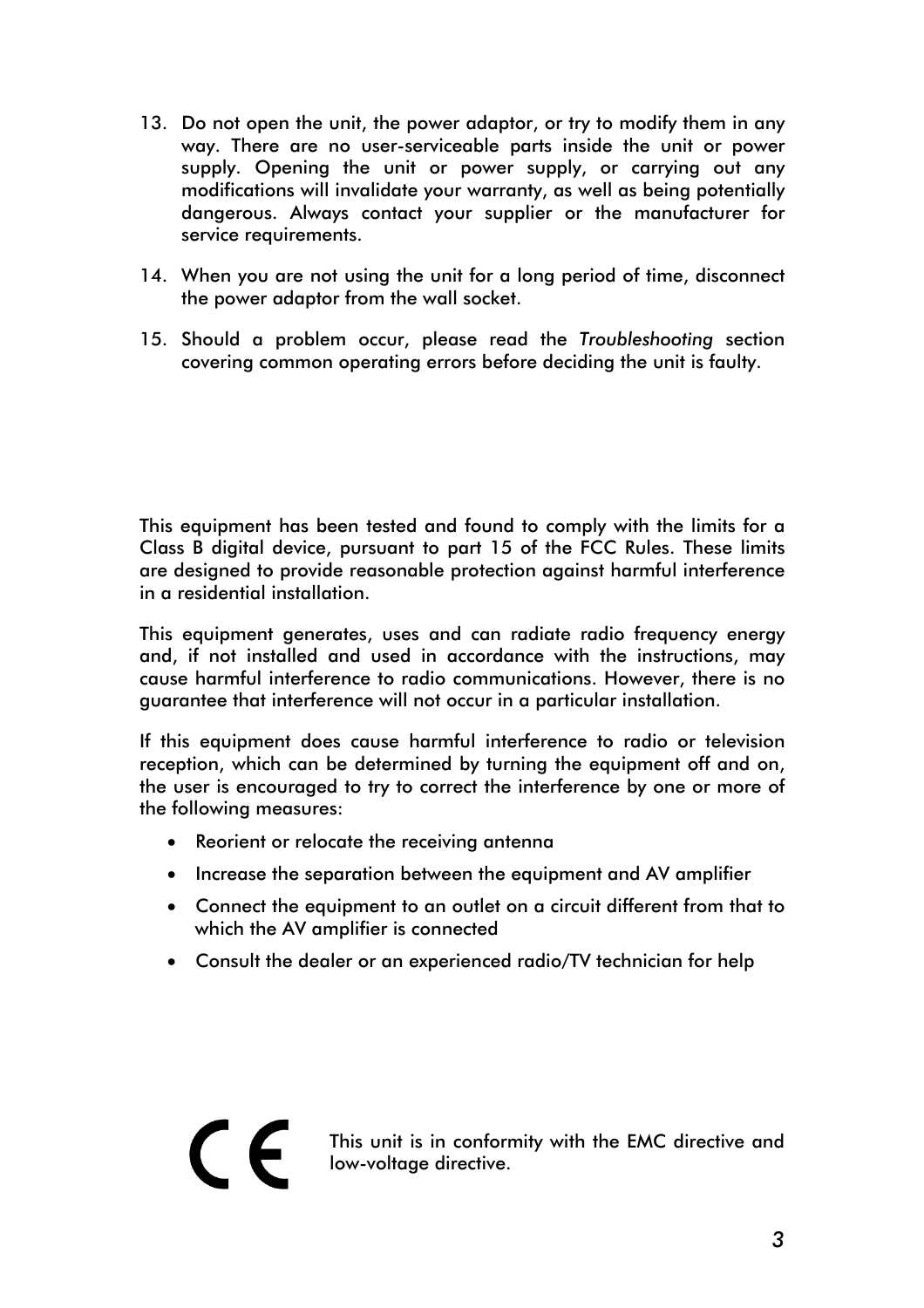### **Contents**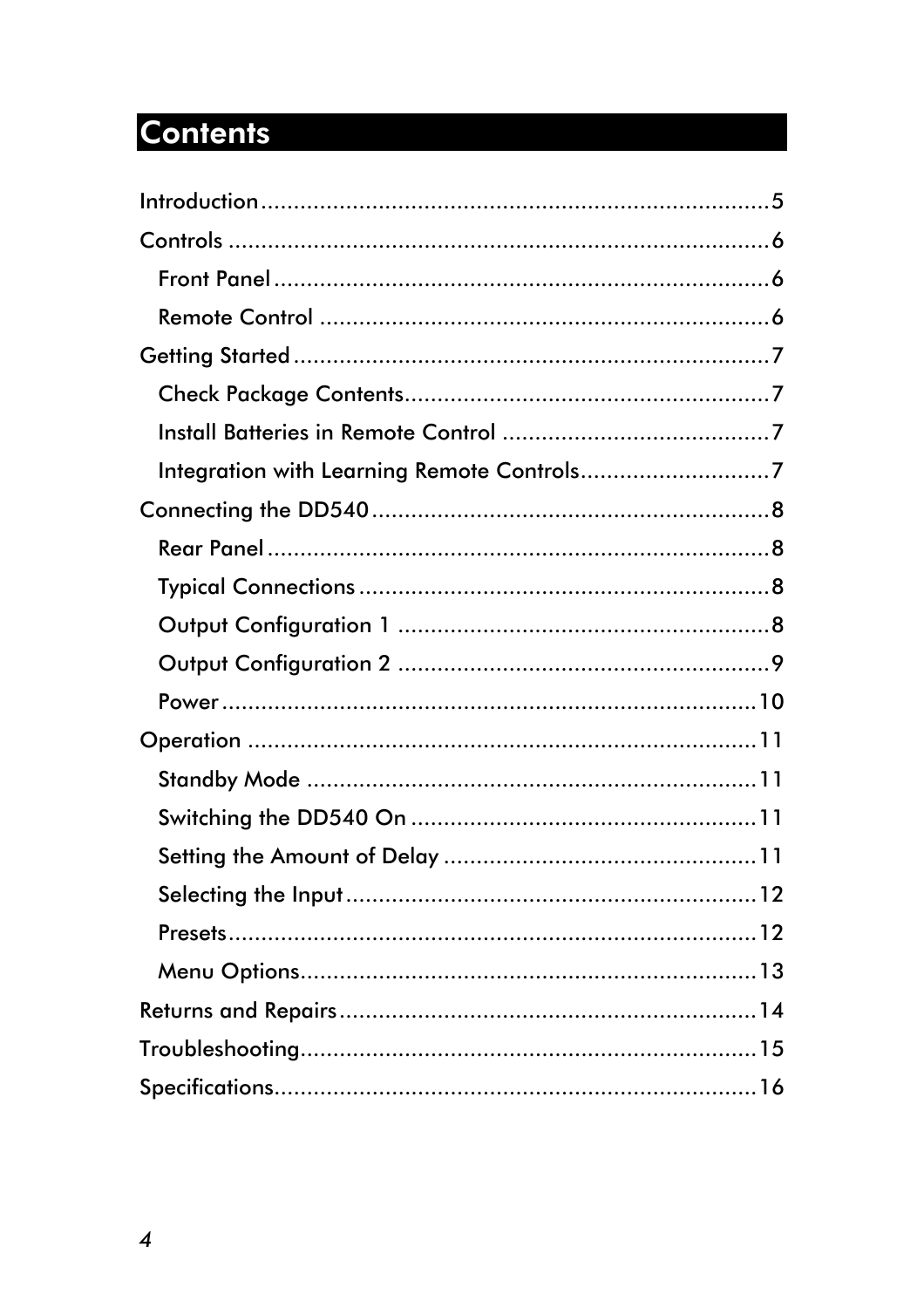#### <span id="page-4-0"></span>Introduction

Lip sync error, i.e. where sound and picture are slightly out of synchronization, is a common problem particularly with modern displays. There are a number of causes. For instance, the video processing performed by sophisticated plasma screens, LCD displays and digital projectors. This gives superb picture quality, however the processing can take a few frames of video to complete, meaning the picture is displayed a fraction of a second after the sound.

On top of this, television broadcasts can also suffer from lip sync error before they even reach your display. Again typically the video lags behind the audio by a small amount. There are other sources of the problem too. In the worst cases two or more of the causes combine to produce a very obvious and frustrating synchronization error.

The Felston DD540 digital audio delay provides a solution to this for any user with an AV amplifier and sources that include a digital audio output (DVD players, certain digi-boxes etc.) Up to two sources can be connected simultaneously. By providing a means of delaying the audio signal before it reaches your AV amplifier, the DD540 puts sound and picture back in perfect sync once more.

The amount of lip sync error present depends partly on the components in your AV system. In addition, in the case of broadcast television, the error can vary between programs or even across scenes. So it is vital that the amount of delay applied to the audio signal is quick and easy to adjust. The DD540 provides this via its intuitive user interface that is fully accessible from its remote control. Ease of use is further enhanced by features such as automatic input selection, separate delays held for each input, and a set of presets to store the most common delays you require. In all, the DD540 means that lip sync error need no longer disrupt your viewing experience.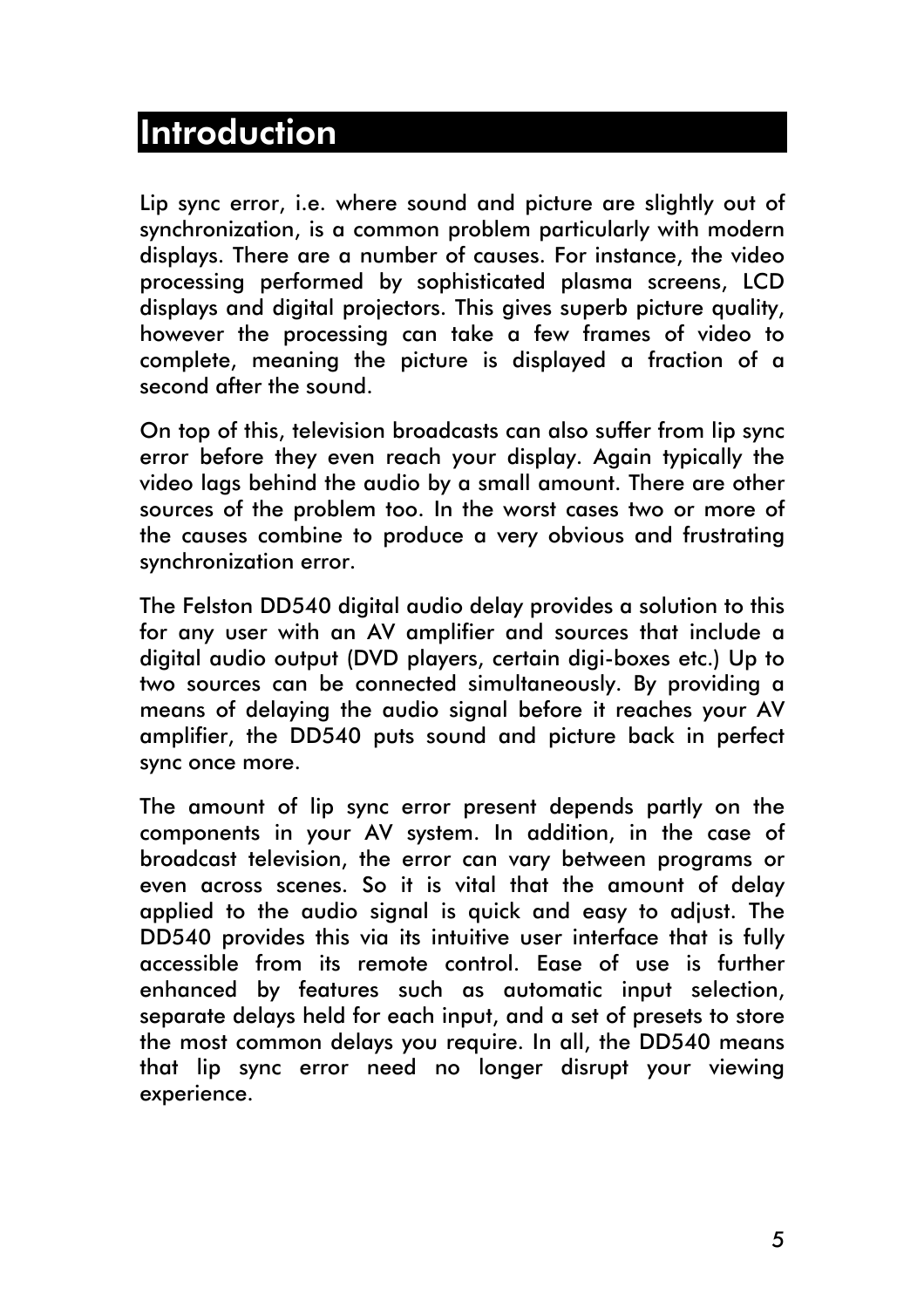### <span id="page-5-0"></span>**Controls**

#### Front Panel



#### Remote Control

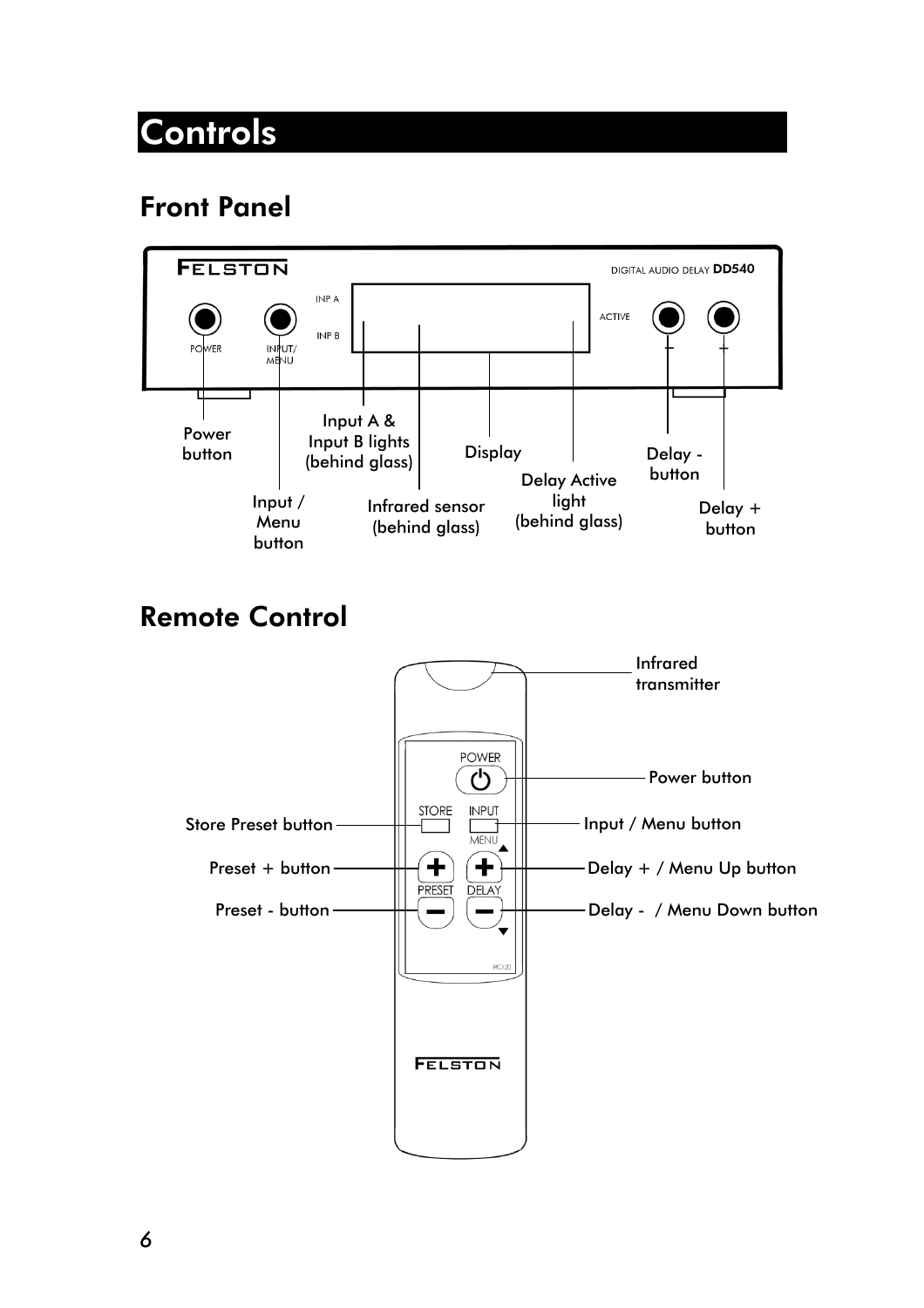### <span id="page-6-0"></span>Getting Started

#### Check Package Contents

- DD540 digital audio delay unit
- Power adaptor
- Remote control
- 2 x AAA batteries
- Owner's manual this document

#### PIFASE KEEP ALL THE ORIGINAL PACKAGING!

If the unit requires repair it should be returned in its original packaging to ensure protection.

#### Install Batteries in Remote Control

- 1. Carefully slide the battery cover on the back of the remote control downwards until it comes free. Put the cover to one side.
- 2. Insert the batteries supplied in the directions indicated by the drawings inside the battery compartment.
- 3. Replace the battery cover.

When you need to replace the batteries in the remote control, use alkaline AAA/MN2400/LR03 1.5V batteries. Do not use rechargeable batteries, as they do not produce the voltage required for the remote control to operate reliably.

#### Integration with Learning Remote Controls

The DD540 includes features to allow extensive integration with your AV system if you use a learning remote control. For more information and related downloads, please visit our website:

*http://www.felston.com/dd540/remotes*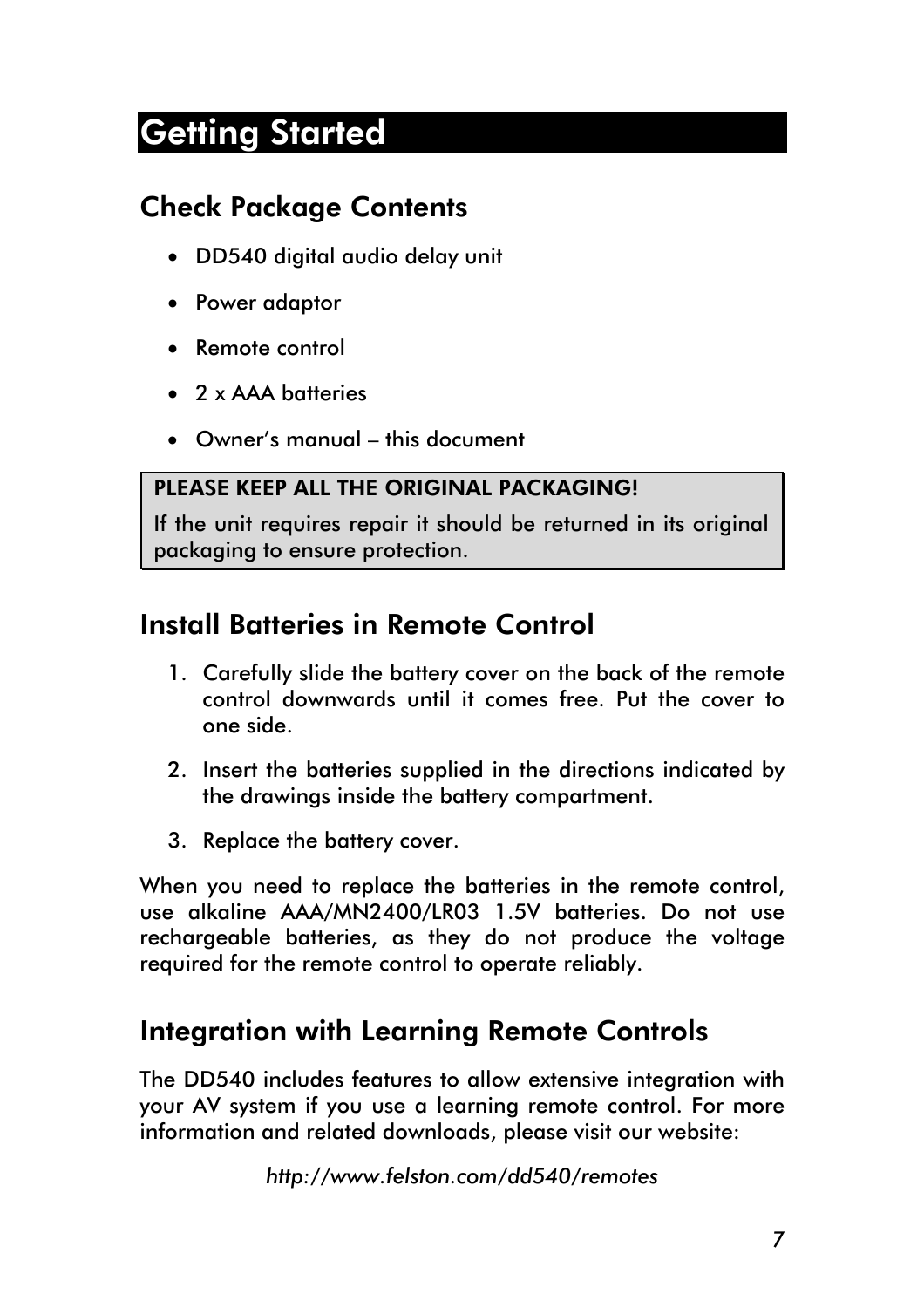### <span id="page-7-0"></span>Connecting the DD540

#### Rear Panel



#### Typical Connections

<span id="page-7-1"></span>The DD540 has two output configurations, giving flexibility when connecting to different types of AV amplifiers. If your amplifier has both optical and coaxial digital audio input sockets available then use output configuration 1. Otherwise, use output configuration 2.

Follow the instructions in the relevant section below.

#### Output Configuration 1



#### **Connections**

Connect the digital audio output from the source(s) to the In A and/or In B sockets of the DD540. Use optical or coaxial cable as required. If you are using coaxial cable, take care to connect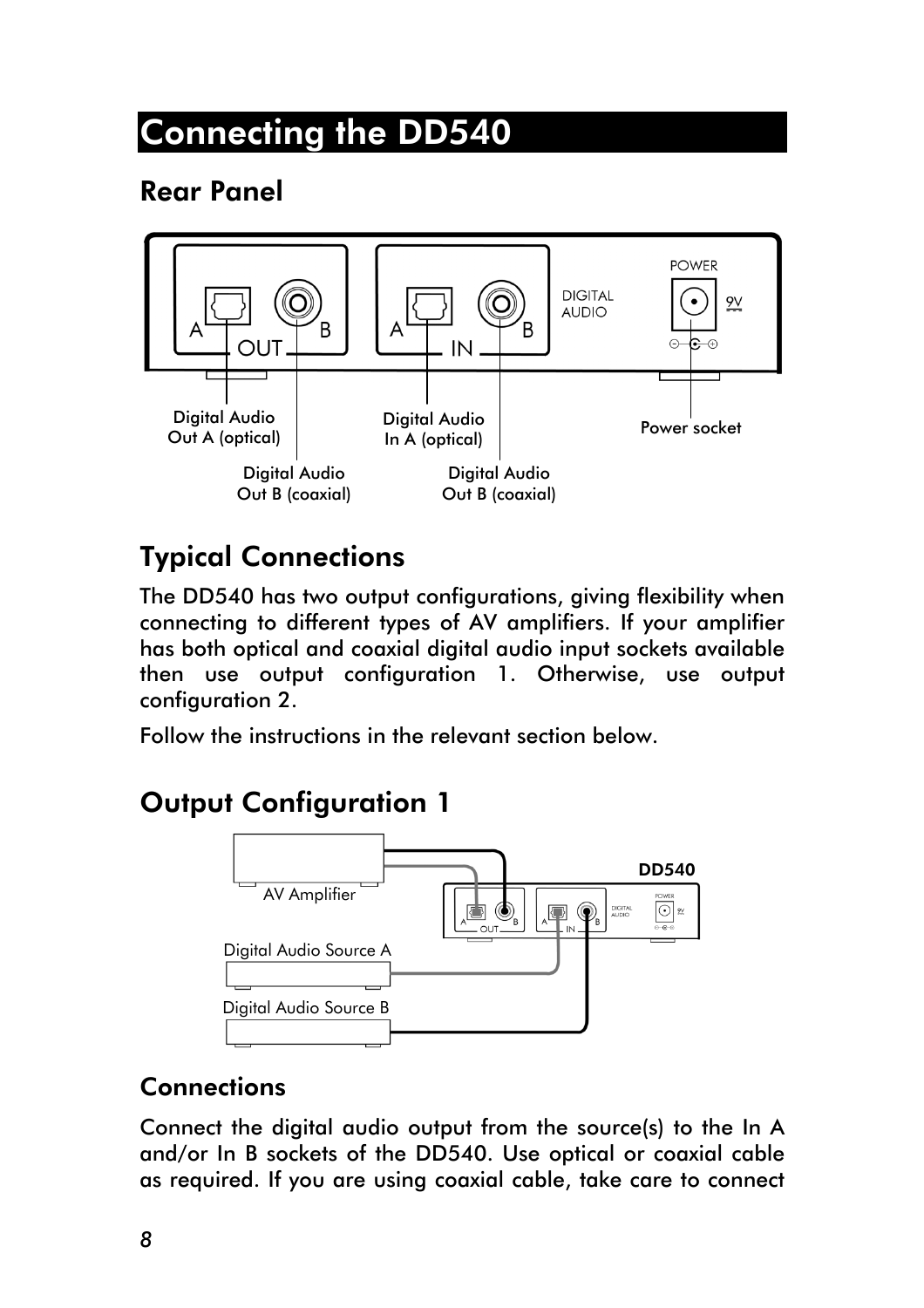<span id="page-8-0"></span>to the *digital audio output* of the source – it may be labeled "digital audio", "SPDIF", "coax audio" or similar, and should have either an orange- or black-colored insert in its socket.

Next, if you have a source connected to socket In A of the DD540, connect Out A of the DD540 to the AV amplifier's digital audio input socket that corresponds to that source.

If you have a source connected to socket In B of the DD540, connect Out B of the DD540 to the AV amplifier's digital audio input socket that corresponds to that source.

#### Unit Settings

When power is applied to the DD540, the unit's output configuration is indicated briefly on the display, either CF1 or CF2. Ensure that CF1 is displayed. If not, change the setting to CF1 as described in section *Menu Options* on page 13.

#### Output Configuratio[n 2](#page-12-1)

*Example: Connections for AV amplifier with only optical digital audio input* 



*Example: Connections for AV amplifier with only coaxial digital audio input* 

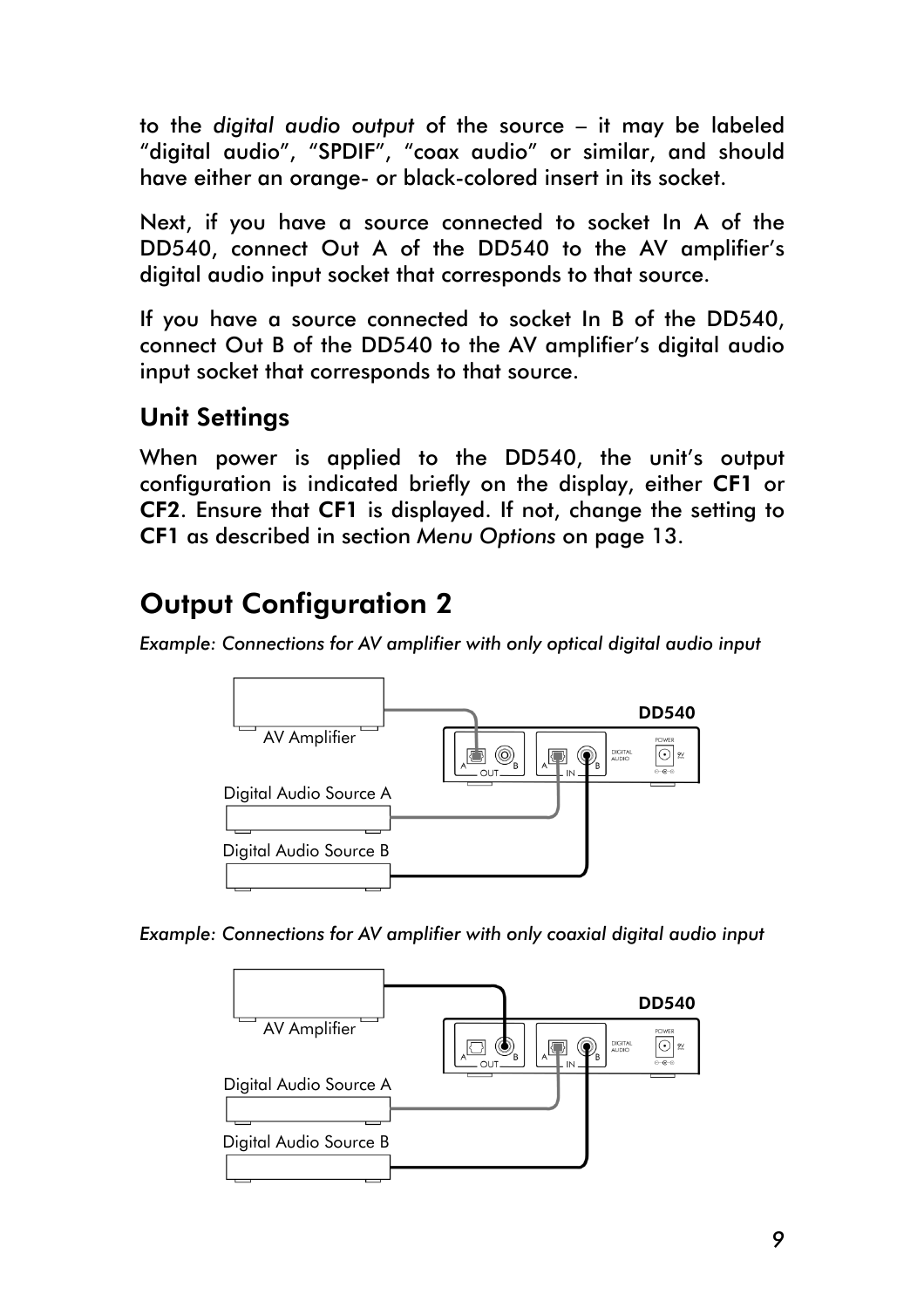#### <span id="page-9-0"></span>**Connections**

Connect the digital audio output from the source(s) to the In A and/or In B sockets of the DD540 using optical or coaxial cable as required. If you are using coaxial cable, take care to connect to the *digital audio output* socket of the source – it may be labeled "digital audio", "SPDIF", "coax audio" or similar, and should have either an orange- or black-colored insert in its socket.

Connect the AV amplifier's digital audio input socket to either the Out A or Out B socket of the DD540.

#### Unit Settings

When power is applied to the DD540, the output configuration is indicated briefly on the display, either CF1 or CF2. Check that CF2 is displayed. If not, change the setting to CF2 as described in section *Menu Options* on page 13.

[F2

#### Powe[r](#page-12-1)

Whichever output configuration is used, when the connections to the Digital Audio In and Digital Audio Out sockets are complete, plug the power adaptor's connector into the power socket of the DD540. Finally plug the power adaptor into a wall socket.

When power is connected to the DD540, the display will briefly show CF1 or CF2 to indicate that the unit is set for output configuration 1 or 2. After a couple of seconds, the DD540 will enter standby mode.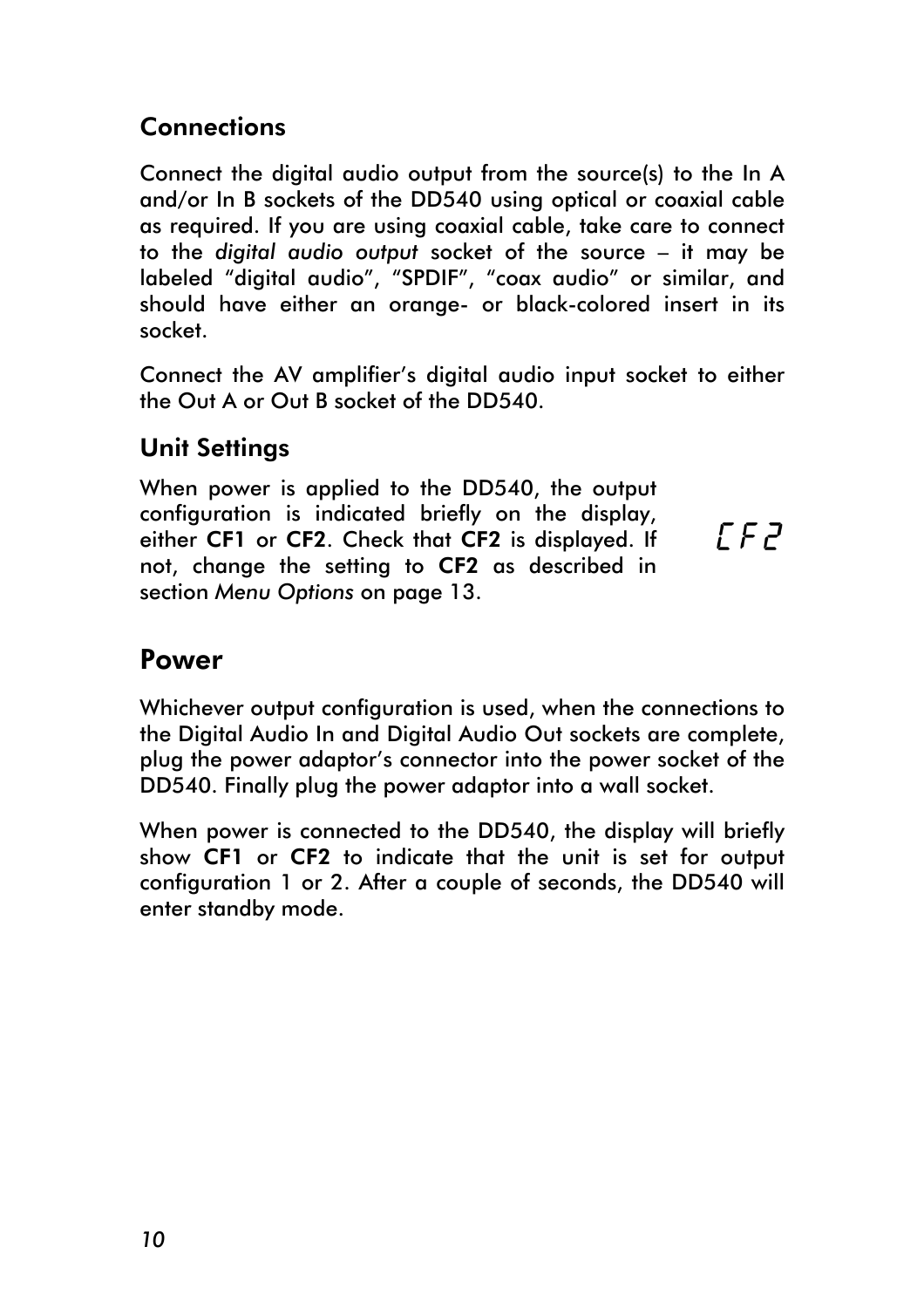#### <span id="page-10-0"></span>Standby Mode

Standby mode is indicated by a single light – Input A or Input B – being lit while the rest of the display remains blank. In standby mode, the digital audio signal on the active input passes through the DD540 without any delay applied. The active input is either selected automatically or can be chosen by remote control, without leaving standby mode. See *Selecting the Input* on page 12 for more details.

#### Switch[ing](#page-11-1) the DD540 On

From standby mode, press the POWER button (on the front panel or remote control). The unit will switch on and digits will appear on the display. You may return to standby mode at any time by pressing POWER again.

#### Setting the Amount of Delay

The amount of delay applied is shown on the display.

חקו

The Delay Active light is lit whenever the current input has a signal present and is being delayed.

The delay can be set to any time between 0 and 680 milliseconds. To increase the amount of delay, press  $\overline{D=AY} +$ . By holding down this button, the delay will increase quickly until you release it.

To decrease the amount of delay, use DELAY -

Release the buttons and the new delay will be set. There will be a brief pause in the sound while the new delay is set.

The delay is set independently for both inputs. If the input changes then the delay will revert to the setting that was last used for the new input. This feature is useful where different sources require different delays.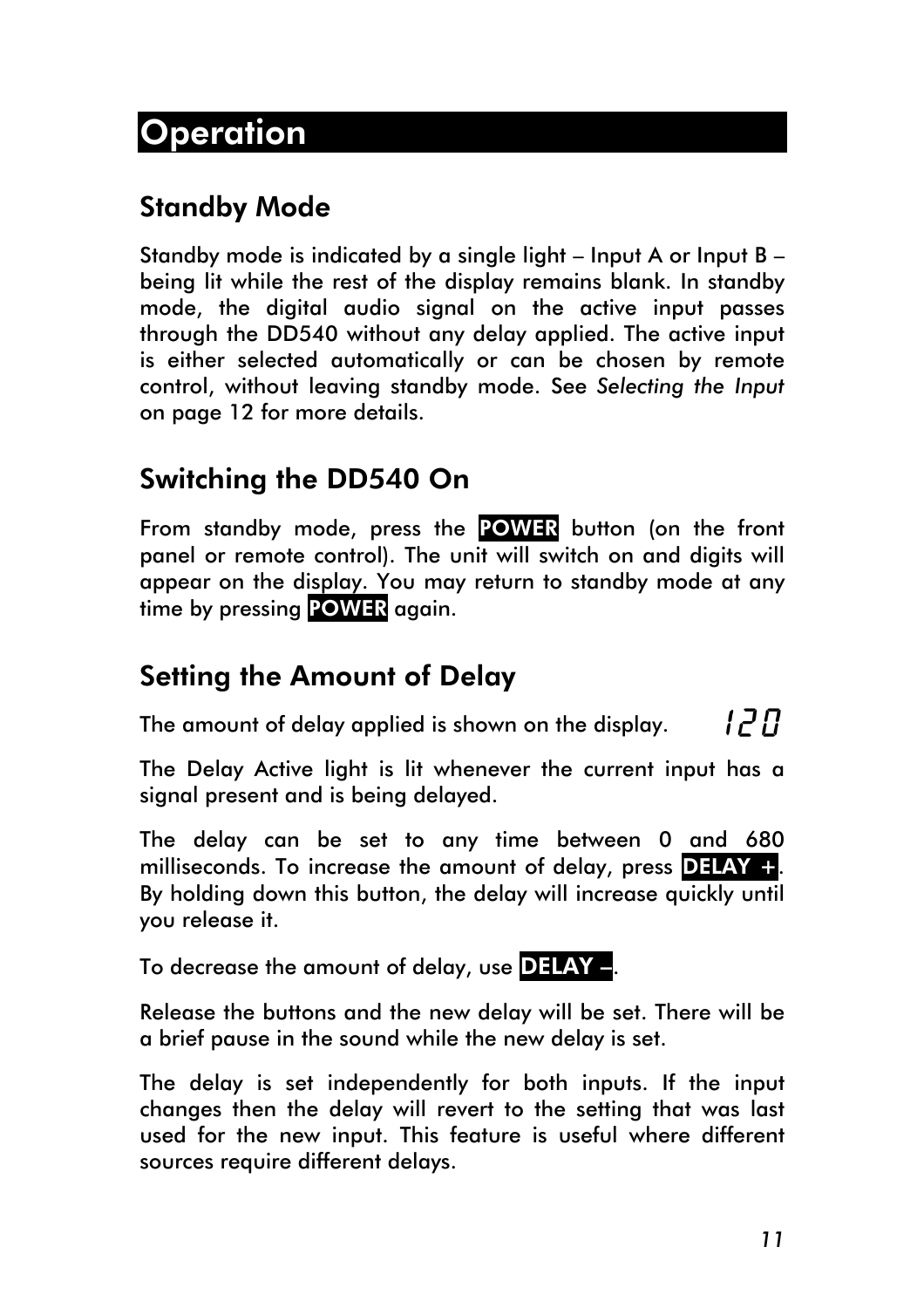#### <span id="page-11-1"></span><span id="page-11-0"></span>Selecting the Input

The DD540 outputs the delayed signal (or undelayed signal, if in standby) received on one of its two inputs, In A or In B. The active input is indicated by the Input A and Input B lights – whichever is lit is the active input.

The DD540 is able to detect automatically which of its inputs has a signal present and make it active without any user action. Alternatively, the input may be selected manually; this can be useful if both inputs have a signal present at the same time.

To change input setting, press and release INPUT/MENU.

The current setting will appear, either InA (Input A),  $R$ ப $t$ Inb (Input B), or Aut (Automatic input selection).

To change it, press and release INPUT/MENU  $ln R$ again until the required setting is reached.

The input setting will remain selected until it is next changed, even if power is lost to the DD540. Return the input setting to Aut whenever possible for easiest operation.

Note, the input setting may also be changed while in standby mode; again, press and release INPUT/MENU.

Remember to also change input selection on your AV amplifier when the input source to the DD540 changes.

*(This does not apply if using output configuration 2, where the same input on the AV amplifier is used for both sources.)* 

#### **Presets**

The DD540 allows storage of up to 12 frequently used delays for easy recall, 6 for each input. Each of these delays is held in a *preset* – PA1 to PA6 (for Input A) and PB1 to PB6 (for Input B).

Presets are stored and recalled using buttons on the remote control. Presets are retained even if power to the DD540 is lost.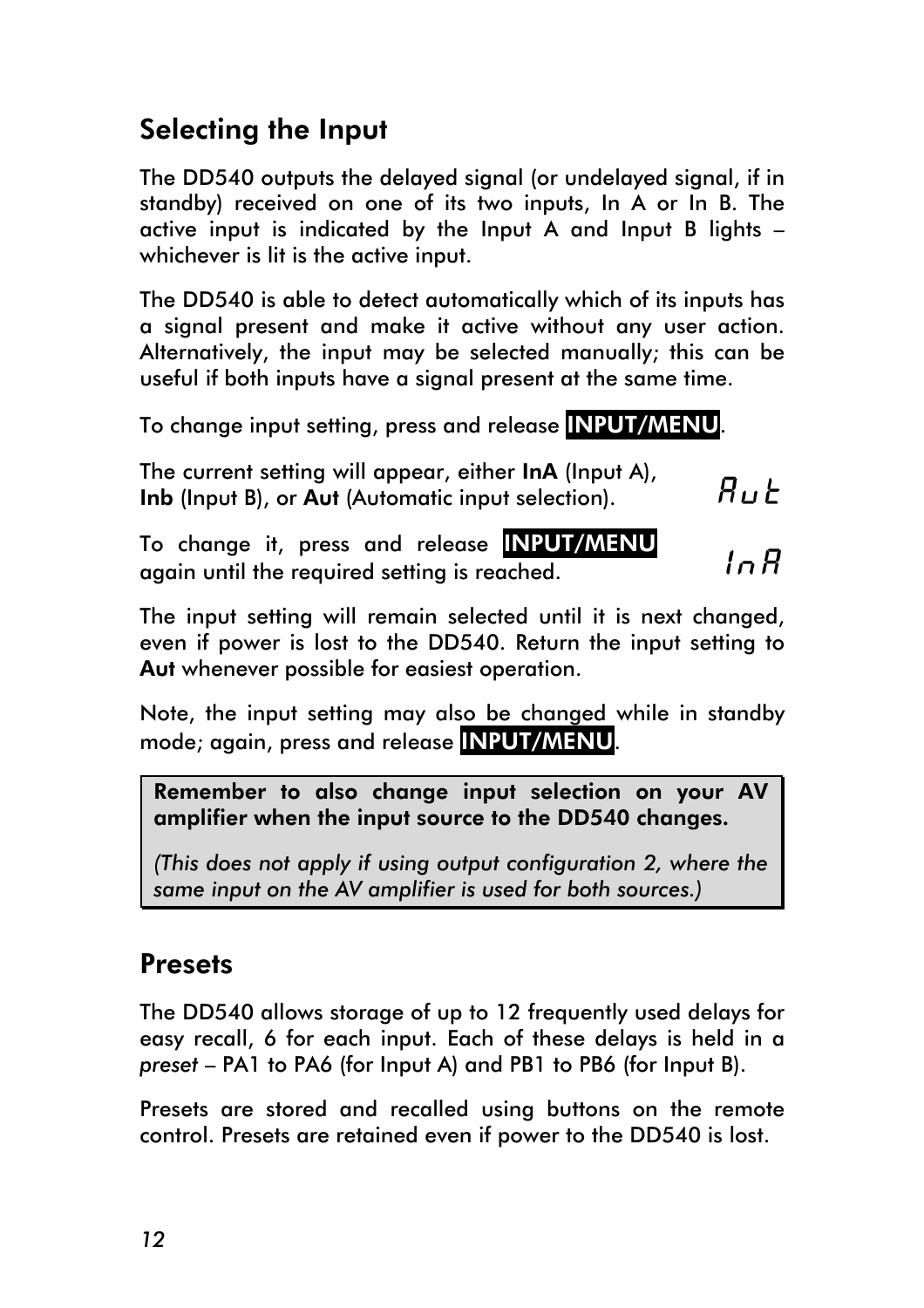#### <span id="page-12-0"></span>Storing a Delay in a Preset

| $\mathbf{1}$ . | Set the delay that you wish to store for the<br>active input                                                            | 12 D              |
|----------------|-------------------------------------------------------------------------------------------------------------------------|-------------------|
| 2.             | Press STORE on the remote control                                                                                       |                   |
| 3.             | The most recent preset used with the active<br>input will appear and start flashing                                     | $\geq$ PR2 $\leq$ |
| 4.             | Select the preset to hold the delay by using<br><b>PRESET + and PRESET - on the remote control</b>                      | $\geq$ $PR3\leq$  |
| 5.             | Press STORE once more                                                                                                   |                   |
|                | The preset will stop flashing, indicating that the<br>delay is stored in the preset.                                    | <i>PR3</i>        |
|                | After a couple of seconds, the delay will reappear<br>on the display.                                                   | 12 D              |
|                | Recalling a Delay from a Preset                                                                                         |                   |
| $\mathbf{1}$ . | Press PRESET + or PRESET - on the remote<br>control. The most recent preset number for the<br>active input will appear. | ሥ ከ ዛ             |
| 2.             | Use PRESET + and PRESET - to select the<br>preset you require.                                                          | ዎ ኤ 5             |
| 3 <sub>1</sub> | Release the buttons. After a couple of seconds,<br>the delay stored in the preset will be displayed.                    | 68                |

#### <span id="page-12-1"></span>Menu Options

There are two settings that can be accessed via the DD540's menu: display brightness and output configuration. To enter the menu, *press and hold* INPUT/MENU for approximately 5 seconds.

The display will show the current brightness setting. To change this, see below. To skip to output config $b - 5$ uration, press and release INPUT/MENU again.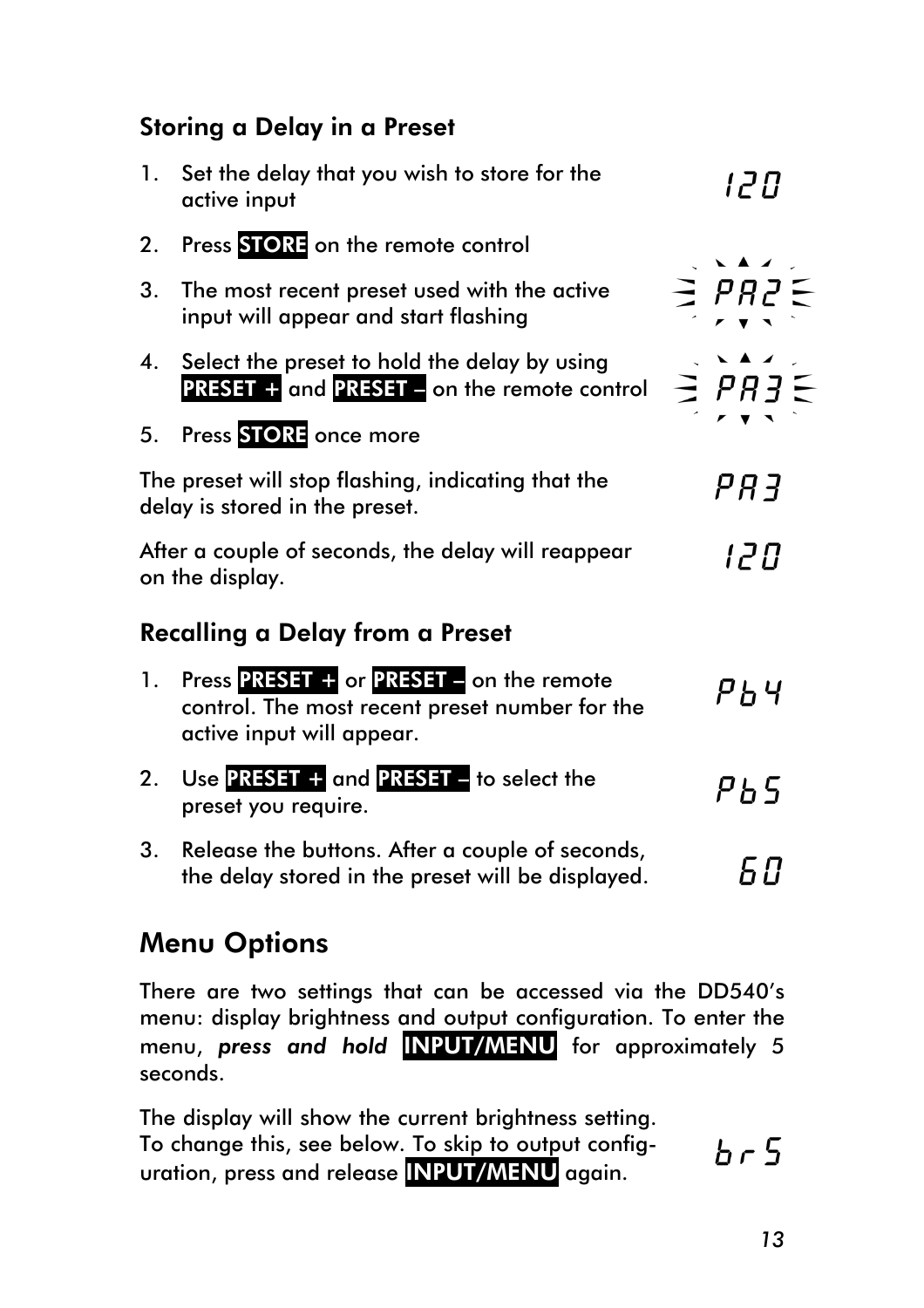#### <span id="page-13-0"></span>Display Brightness

With the brightness level displayed, change  $b - 3$ brightness using the DELAY +/MENU UP and DELAY –/MENU DOWN buttons. Five levels of brightness are available, with br5 being the most intense.

When the required brightness level is selected, release the buttons for approximately 5 seconds to exit the menu. Alternatively, press and release INPUT/MENU to advance to the output configuration setting.

#### Output Configuration

<span id="page-13-1"></span>The current configuration will be displayed, either  $LF$  ! CF1 (configuration 1) or CF2 (configuration 2).

To change setting, use the DELAY +/MENU UP and DELAY –/MENU DOWN buttons. Release for approximately 5 seconds to exit the menu and store the setting.

The output configuration setting controls which of the Out A and B sockets output the delayed signal (or undelayed if in standby):

| <b>Active</b><br>Input | Output at<br>Out A | Output at<br>Out B |
|------------------------|--------------------|--------------------|
| ln A                   | Delayed A          | No output          |
| ln B                   | No output          | <b>Delayed B</b>   |

#### Configuration 1 Configuration 2

| <b>ctive</b><br>nput | Output at<br>Out A | Output at<br>Out B | <b>Active</b><br>Input | Output at<br>Out A    | Output at<br>Out B |
|----------------------|--------------------|--------------------|------------------------|-----------------------|--------------------|
| ln A                 | Delayed A          | No output          | ln A                   | Delayed A   Delayed A |                    |
| ln B                 | No output          | Delayed B          | ln B                   | Delayed B             | Delayed B          |

 $F F$ 

#### Returns and Repairs

If, after checking the *Troubleshooting* section on page 15, you believe there is a fault with the unit then you should contact your dealer. If a return to the dealer is required, be sure to include the unit along with all accessories and docum[enta](#page-14-0)tion, preferably in its original packaging to ensure safe transit.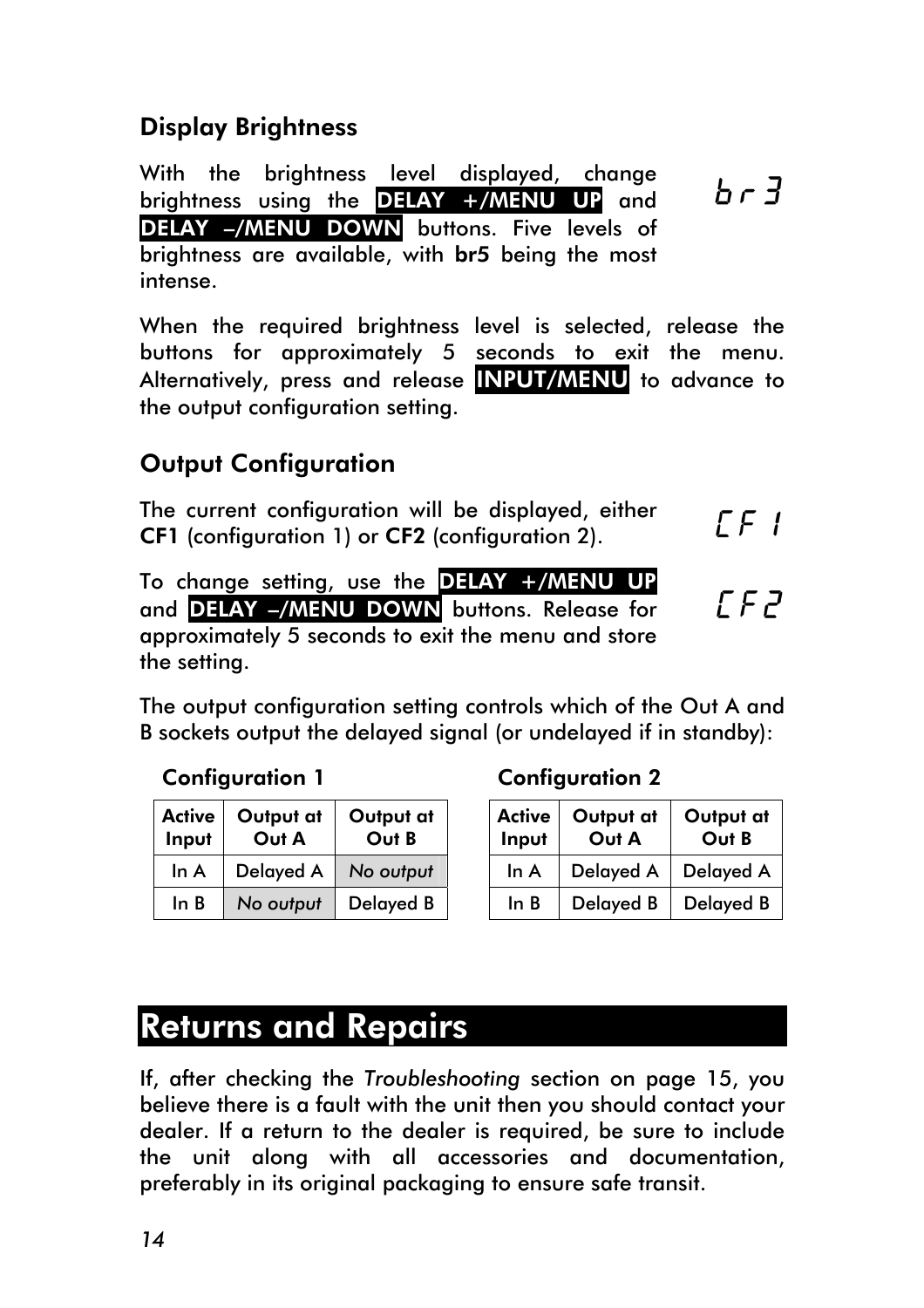### Troubleshooting

#### <span id="page-14-0"></span>*No indicator lights are lit and the display is blank.*

Check the power lead is securely plugged into the back of the DD540. Check the power adaptor is plugged into a working, powered wall socket.

#### *The DD540 is on. It responses to the buttons on its front panel, but there is no response from the remote control.*

Ensure you are pointing the remote control's infrared transmitter squarely at the front of the DD540. Check there is nothing obscuring the display of the DD540. Check the batteries in the remote control are installed correctly; replace them with new ones if required.

#### *The DD540 is on but there is no sound heard from the AV amplifier.*

Check the digital audio source is operating.

Check the correct input is selected on the DD540. Check the correct input is selected on the AV amplifier.

Check that the cable connections between the source and the DD540, and between the DD540 and the AV amplifier, are secure. Try alternative cables that are known to be working.

Check the DD540's output configuration is correct for the cable connections in place. Refer to *Typical Connections* on page 8 and also *Output Configuration* on page 14.

Does the digital audio signal fro[m the source have a](#page-7-1) sample rat[e](#page-7-1)  of more t[han 96kHz? The DD5](#page-13-1)40 can h[and](#page-13-1)le up to 96kHz. If the frequency is higher, reduce the sample rate of the source.

If there is still no remedy after the above approaches, try this test: Disconnect the source from the DD540. Disconnect the AV amplifier from the DD540. Connect the source to the AV amplifier directly using the same sockets that were used with the DD540. If there is no sound, the issue is with the source or AV amplifier. Refer to their documentation for more information.